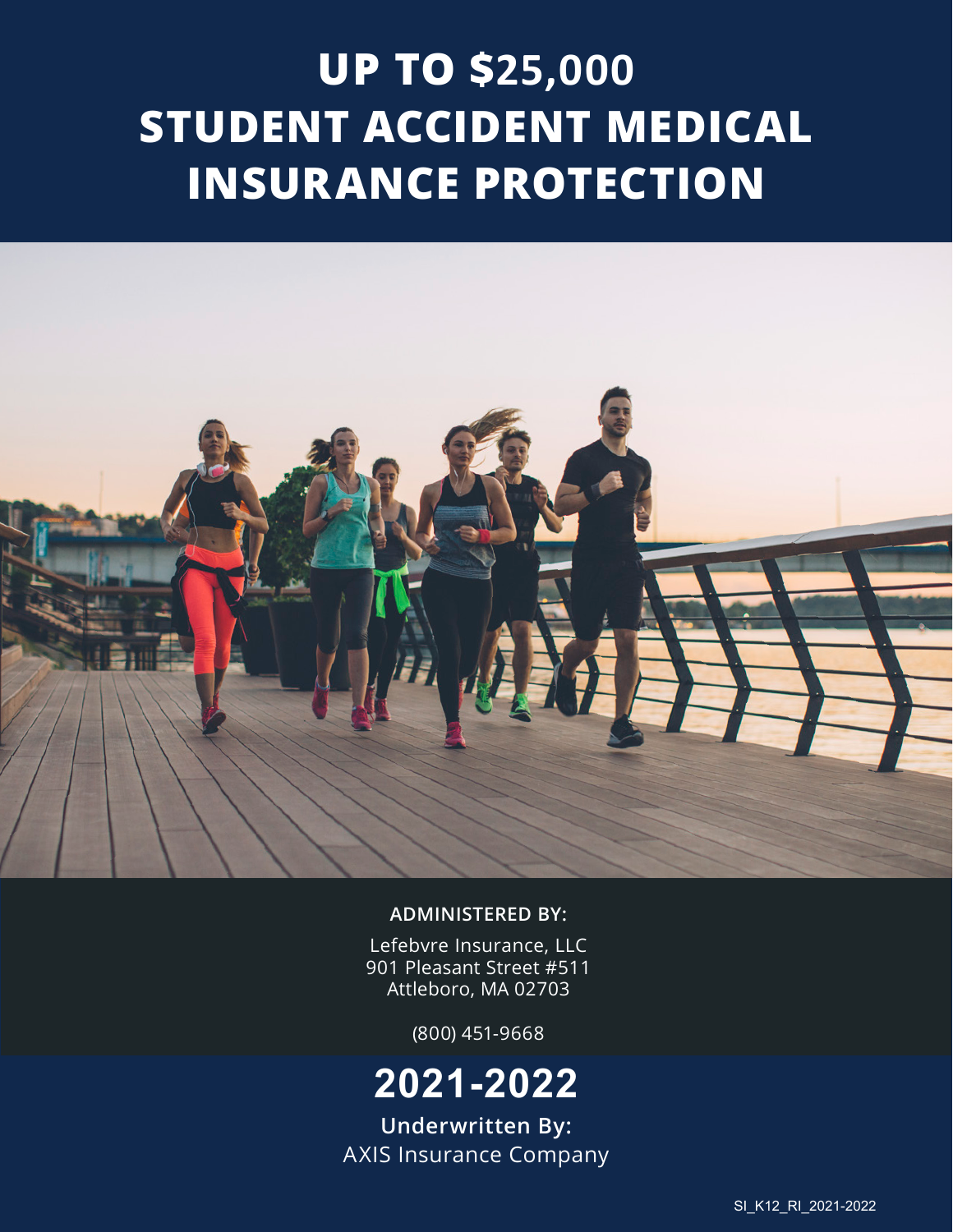#### **24 HOUR ACCIDENT COVERAGE**

Provides accident coverage for the full 24 hours of the day, not only during school hours, but also at home or on weekends, during vacation periods, at camp, anytime, anywhere when school is not in session. SEE EXCLUSIONS.

Full Time, Registered Student K-12, Teachers, Administrative and Other Personnel . . . . . . . . . . . . . . . . . . . . . . . . . . . . . . . . . . \$75.00

#### **SCHOOL TIME ACCIDENT COVERAGE**

Provides coverage while in attendance at school during the hours and on the days that school is in session. Includes traveling directly and without interruption to or from the Insured's residence and the school for regular school session, for such travel time as is required, but not to exceed one hour after school is dismissed, or if additional travel time on the school bus is required, coverage here under shall extend for such additional travel time as might be necessary. Participation in or attending an activity exclusively organized, sponsored and solely supervised by the school and while under the supervision of school employees. Travel is limited to school supervised transportation. SEE EXCLUSIONS.

Full Time, Registered Student K-12,

Teachers, Administrative and Other Personnel . . . . . . . . . . \$20.00

#### **CONDITIONS**

The accident must be reported immediately to a school authority under the School Time Coverage. Under the 24 Hour Coverage report the accident to the school or Lefebvre Insurance (the address is below). The claim form must be filed with the Company within 90 days after the accident. Covered Excess Expenses must be incurred within 90 days from the date of accident. Related expenses are eligible for up to two years from the date of accident. A claim for those Covered Expenses must be submitted to the Company for payment as soon as reasonably possible, but no later than one year from the date of service. It is the parent's responsibility to file the claim form within 90 days.

#### **Direct All Questions and Correspondence To:**

LEFEBVRE INSURANCE, LLC 901 Pleasant Street #511 Attleboro, MA 02703 (800) 451-9668

This brochure is not a contract. It is simply an illustration of benefits. You may read the master policy at the school district office. You will not receive an Individual Accident Policy. Keep your cancelled check, as it is proof of purchase. **DO NOT SEND CASH.**

#### **\$2,500 Interscholastic Tackle Football Accident Plan**

Covers only senior high interscholastic tackle football,grades 9-12. Coverage begins when official practice is allowed or when payment for the coverage is received, whichever is later, and ends on the last day of the football season

Interscholastic Football Only . . . . . . . . . . . . . . . . . . . . . . . . \$50.00

#### **OPTIONAL \$50,000.00 Extended Dental Benefit**

When this option is purchased, the basic dental benefit will be extended to provide for the Usual & Customary Charges for Dental Treatment of a Dental Injury expenses incurred within 2 years from the date of the Covered Injury. Also included in this benefit are the following:

- 1. Dental Treatment means Replacement of caps, crowns, dentures, and orthodontic appliances, (including braces) fillings, inlays, crozat applianc-es, endodontics, oral surgery, examinations and x- ray services required as a result of Injury.
- In no event shall the Company's payment exceed the Usual & Customary Charge normally made by a Dentist for necessary treatment actually rendered during the 104-week period immediately following the date of Covered Injury; if there is more than one way to treat a dental problem, the Company will pay benefits for the least expensive procedure provided that this meets acceptable dental standards.
- 3. If the Insured's Dentist certifies, in writing to the Claim Administrator, that treatment must be deferred until after two (2) years from the date of the Accident, a maximum of \$800.00 will be paid. Deferred Treatment must be completed within two (2) years of the expiration of the Initial Treat-ment Period. No bills will be paid without written certification. Services must commence within 90 days from the date of the Covered Injury. This benefit is in effect 24 hours a day, even when purchased with School Time Coverage.

#### Full Time, Registered Student K-12,

Teachers, Administrative and Other Personnel . . . . . \$9.00 This coverage **cannot** be purchased without School Time or 24 Hour coverage.

#### **ACCIDENTAL DEATH AND DISMEMBERMENT**

When Injury shall result in anyone of the following losses within 180 days from the date of accident, the company will pay for loss of:

| (\$15,000 for a death under the Sports Condition of Coverage)                                     |  |
|---------------------------------------------------------------------------------------------------|--|
| Both hands or both feet or the entire                                                             |  |
|                                                                                                   |  |
|                                                                                                   |  |
| Either One Hand or One Foot and the                                                               |  |
| Entire Sight of One Eye $\ldots \ldots \ldots \ldots \ldots \ldots \ldots \ldots \ldots$ \$20,000 |  |
| One Hand or One Foot or the                                                                       |  |
|                                                                                                   |  |

"Loss" of a hand or foot means complete severance through or above the wrist or ankle joint. "Loss" of sight of an eye means total and irrecoverable loss of the entire sight in that eye. "Loss" of thumb or index finger means complete severance through or above the metacarpophalangeal joint of both digits. If more than one Loss is sustained by an Insured as a result of the same accident, only one amount, the largest, will be paid.

#### **Effective & Termination Date**

Coverage begins at 12:01 AM on the date the School receives a completed application and payment of premium. Otherwise, coverage begins on the day of receipt of the application and the first official day of school or the first official practice of interscholastic athletics/activities.

The coverage terminates on the date the Insured ceases to be a registered student or the termination date of the policy, whichever occurs first. If the student, teacher, or administrative employee moves or transfers to another Public or Parochial Day School, the student, teacher, or administrative employee will be covered at the new school until this policy expires. If the premium check is returned from the bank for any reason, the coverage is null and void.

All other coverages end when School begins regularly scheduled classes for the following School term.

#### **IMPORTANT NOTICE**

This brochure provides a brief description of the important features of the insurance plan. It is not a contract of insurance. The terms and conditions of coverage are set forth in the policy issued in Rhode Island under form number BACC-001-0909. Complete details are found in the policy on file at your school's office. The policy is subject to exclusions and limitations and is governed by the laws of the state in which it was issued. Please keep this information for your reference.

THIS INSURANCE DOES NOT PROVIDE MAJOR MEDICAL OR COMPREHENSIVE MEDICAL COVERAGE AND IS NOT DESIGNED TO REPLACE MAJOR MEDICAL INSURANCE. FURTHER, THIS INSURANCE IS NOT MINIMUM ESSENTIAL BENEFITS AS SET FORTH UNDER THE PATIENT PROTECTION AND AFFORDABLE CARE ACT. IF YOU DON'T HAVE MINIMUM ESSENTIAL COVERAGE, YOU MAY OWE ADDITIONAL PAYMENT WITH YOUR TAXES.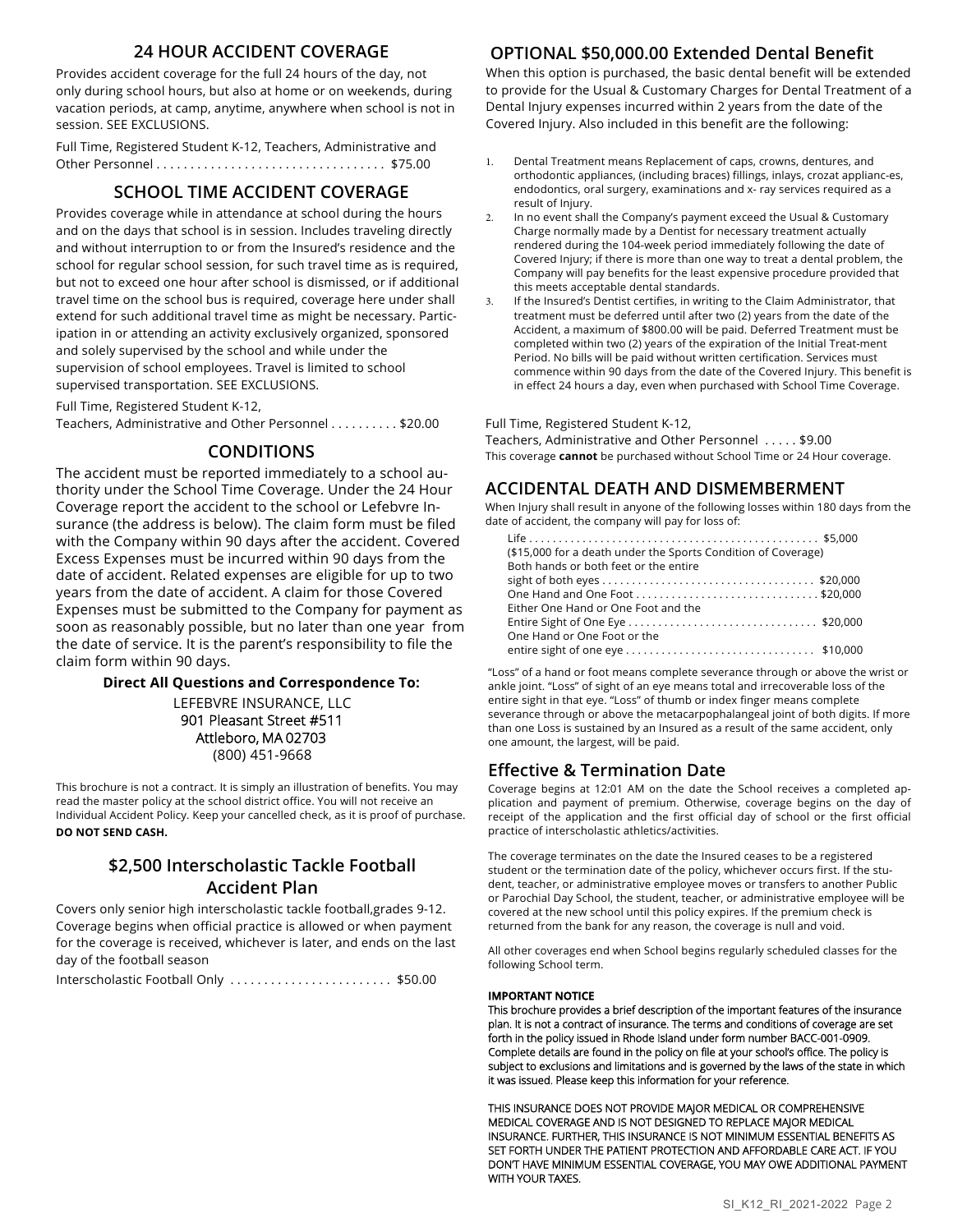## **ACCIDENT INSURANCE PROTECTION PROVIDING A MAXIMUM OF \$25,000 MEDICAL EXPENSE**

The company will pay Usual and Customary Expenses incurred for a covered Injury if treatment is received within 90 days after the Injury. The Schedule of Benefits are stated below. Benefits are payable for 52 weeks from the date of the Injury.

#### **MAXIMUM BENEFITS**

Senior High Football Injury Limited to . . . . . . . . . . . \$2,500 **Hospital Services:**

Daily Room & Board (Semi-private) . Avg. Semi-Private Rate Intensive Care Room & Board . . . . . . . . Usual & Customary

#### **Miscellaneous Services:**

During Hospital Confinement or when surgery is performed . . . . . . . . . . . . . . Usual & Customary Emergency Room out-patient: when Hospital Confinement is not required . . . . . . . . . . . . . . . \$300 Max **Doctor's Services:** Surgery, including pre and post operative care - Usual & Customary Expenses in accordance with the 1974 Revised

California Relative Value Study, 5th Edition, having a conversion factor of . . . . . . . . . . . . . . . . . . . . . . \$1,000 Max Anesthesia: (including administration) and assistant surgeon: (% of surgical allowance) . . . . . . . . . . . . . . . Usual & Customary Doctor Visits other than for Physiotherapy or similar treatment when no surgery benefit is paid  $\dots \dots$  \$60 for the 1st visit, \$40 thereafter Consultants (when required by attending physician for confirmation or determining a diagnosis, but not for treatment) and second opinion: . . . . . . . Usual&Customary

#### **Laboratory & X-Ray Services:**

Other than Dental and including fee for interpretation and/or reading of X-Ray X-ray when not Hospital Confined X-ray .Usual & Customary Lab . . . . . . . . . . . . . . . . . . . . . . . . . . . . . . . Usual & Customary MRI's, CAT Scans, Laser Treatments or similar procedures, including fee for interpretation and/or reading . . . . Usual & Customary up to a max of \$600

#### **Additional Services:**

Physiotherapy or similar treatment:

In-Hospital . \$60 for the 1st visit, \$40 thereafter up to 5 days Out of Hospital . . . . . \$60 for the 1st visit, \$40 thereafter up to 5 days

Chiropractic Services (in or out of hospital) . . . . . . . \$100.00 Registered Nurse (in or out of hospital) . Usual & Customary Ambulance to initial treatment facility . . Usual & Customary Orthopedic Appliances:

In-hospital . . . . . . . . . . . . . . . . . . . . . . . . . . . . . . . . . . . . \$1,500 Out of Hospital . . . . . . . . . . . . . . . . . . . . . . . . . . . . . . . . \$1,500

Outpatient Drugs & Medication:

Administered by a Doctor . . . . . . . . . . . . Usual & Customary Eyeglasses, Contact Lenses and Hearing Aids; replacement of broken eyeglasses and/or frames, contact lenses, hearing aids, resulting from a covered Injury . . . . . . . . . . . \$750.00

#### **Dental Services:**

For treatment, repair or replacement of Injured natural teeth, includes initial braces when required

for treatment of a covered Injury, as well as examinations, x-rays, restorative treatment, endodontics, oral surgery, and treatment for gingivitis resulting from trauma . . . Usual & Customary, Max \$10,000

#### **FULL EXCESS COVERAGE**

Benefits are payable for Medically Necessary covered expenses that are in excess of amounts payable under any Other Health Care Plan and are subject to the applicable Total Maximum for all Accident Medical Benefits. If the Insured is not covered by any Other Health Care Plan providing Accident Medical Benefits, the excess provision shall not apply, and benefits are payable to the total Maximum for all Accident Medical Benefits as shown in your Master Insurance Application.

#### **EXCLUSIONS AND LIMITATIONS**

**Exclusions:** The policy does not cover any loss incurred as a result of:

#### **Limitation for Motor Vehicle Accidents**

Benefits will be paid for Covered Expenses incurred for treatment of Covered Injuries that result directly and independently of all other causes from a Covered Accident that occurred while the Insured Person was riding in or driving a Motor Vehicle. Benefits will not exceed the Benefit Limit shown in the Schedule of Benefits.

#### **Excluded Expenses**

For the purposes of this Accident Medical Benefit, the following will not be considered Medically Necessary Covered Expenses unless coverage is specifically provided:

- 1. expenses payable by any automobile insurance policy without regard to fault;
- 2. cosmetic surgery, except for reconstructive surgery needed as the result of a Covered Injury;
- 3. examination or prescriptions for, or purchase, repair or replacement of, eyeglasses, contact lenses; and
- 4. services or treatment provided by persons who do not normally charge for their services, unless there is a legal obligation to pay.
- 5. treatment of injuries that result over a period of time (such as blisters, tennis elbow, etc.), and that are a normal, foreseeable result of participation in the Covered Activity (does not apply to Voluntary Coverage) (does not apply if Expanded Sports Medical Coverage is Selected on the Master Application); or
- 6. treatment of an injury resulting from or contributed to by frostbite, fainting or seizures, or heatstroke or heat exhaustion (does not apply to Voluntary Coverage) (does not apply if Expanded Sports Medical Coverage is Selected on the Master Application).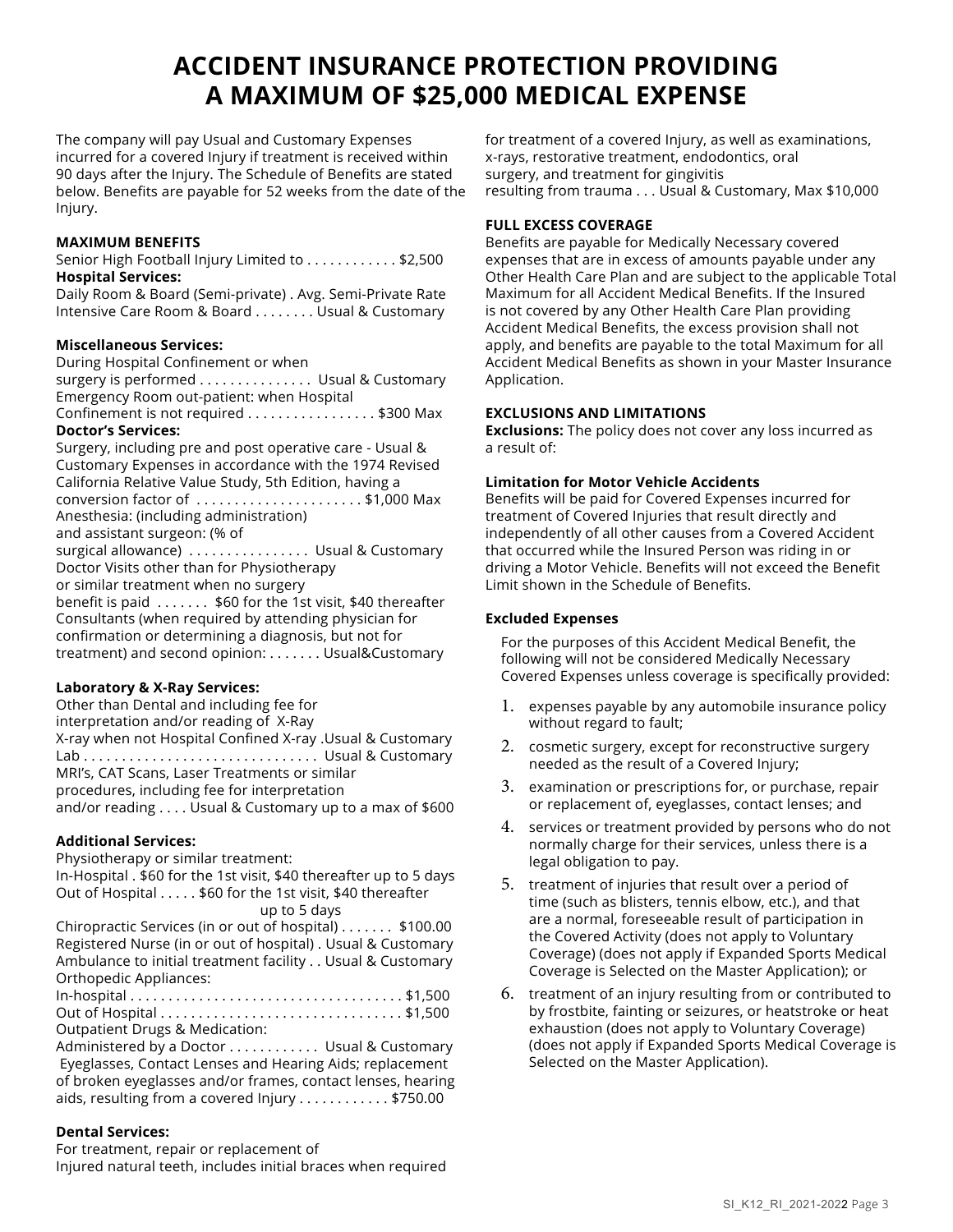**COMMON EXCLUSIONS:** In addition to any benefit or coverage specific exclusion, benefits will not be paid for any loss which directly or indirectly, in whole or in part, is caused by or results from any of the following unless coverage is specifically provided for by name in the Description of Benefits Section or Conditions of Coverage Section:

- 1. Intentionally self-inflicted injury, suicide, or any attempt while sane or insane;
- 2. commission or attempt to commit a felony or an assault;
- 3. commission of or active participation in a riot or insurrection;
- 4. declared or undeclared war or act of war or any act of declared or undeclared war unless specifically provided by this Policy;
- 5. flight in, boarding or alighting from an Aircraft, except as a passenger on a regularly scheduled commercial airline;
- 6. parachuting;
- 7. Travel in or on any off-road motorized vehicle that does not require licensing as a motor vehicle;
- 8. sickness, disease, bodily or mental infirmity, bacterial or viral infection or medical or surgical treatment thereof, (including exposure, whether or not Accidental, to viral, bacterial or chemical agents) whether theloss results directly or non directly from thetreatment except for any bacterial infection resulting from an Accidental external cut or wound or Accidental ingestion of contaminated food;
- 9. A cardiovascular, event or stroke resulting,directly and independently of all other causes,from exertion, as verified by a Physician,while the Insured Person participates in a Covered Activity (does not apply to Voluntary Coverage) (does not apply if Expanded Sports Medical Coverage is Selected on the Master Application);
- 10. voluntary ingestion of any narcotic drug, poison gas or fumes unless prescribed or taken under the direction of a Physician and taken in accordance with the prescribed dosage;
- 11. injuries compensable under Workers' Compensation law or any similar law;
- 12. the Insured Person's intoxication. The Insured Person is conclusively deemed to be intoxicated if the level in His blood exceeds the amount at which a person is presumed, under the law of the locale in which the accident occurred, to be under the influence of alcohol if operating a motor vehicle,regardless of whether He is in fact operating a motor vehicle, when the injury occurs. An autopsy report from a licensed medical examiner, law enforcement officer's report, or similar items will be considered proof of the Insured Person's intoxication;
- 13. practice or play in Senior High Interscholastic Football and/or Senior High Interscholastic Sports, including travelling to and from games and practice, unless specifically provided for in the Master Insurance Application;
- 14. participation in any sports activity not specifically authorized, sponsored and supervised by the Policyholder, whether or not it takes place on the Policyholder's premises or during normal School hours, including snowboarding, skiing and ice hockey;
- 15. benefits will not be paid for services or treatment rendered by any person who is:
	- a. employed or retained by the Policyholder;
	- b. living in the Insured Person's household;

c. an Immediate Family Member, including domestic partner, of either the Insured Person or the Insured Person's Spouse; or

d. the Insured Person.

#### **Disclosure**

US insurance coverage is underwritten by AXIS Insurance Company. Coverage is subject to exclusions and limitations, and may not be available in all US states and jurisdictions. Product availability and plan design features, including eligibility requirements, descriptions of benefits, exclusions or limitations may vary depending on local country or US state laws. Full terms and conditions of coverage, including effective dates of coverage, benefits, limitations, and exclusions, are set forth in the policy.

THIS INSURANCE DOES NOT COORDINATE WITH ANY OTHER INSURANCE PLAN. IT DOES NOT PROVIDE MAJOR MEDICAL OR COMPREHENSIVE MEDICAL COVERAGE AND IS NOT DESIGNED TO REPLACE MAJOR MEDICAL INSURANCE. FURTHER, THIS INSURANCE IS NOT MINIMUM ESSENTIAL BENEFITS AS SET FORTH UNDER THE PATIENT PROTECTION AND AFFORDABLE CARE ACT. IF YOU DON'T HAVE MINIMUM ESSENTIAL COVERAGE, YOU MAY OWE ADDITIONAL PAYMENT WITH YOUR TAXES.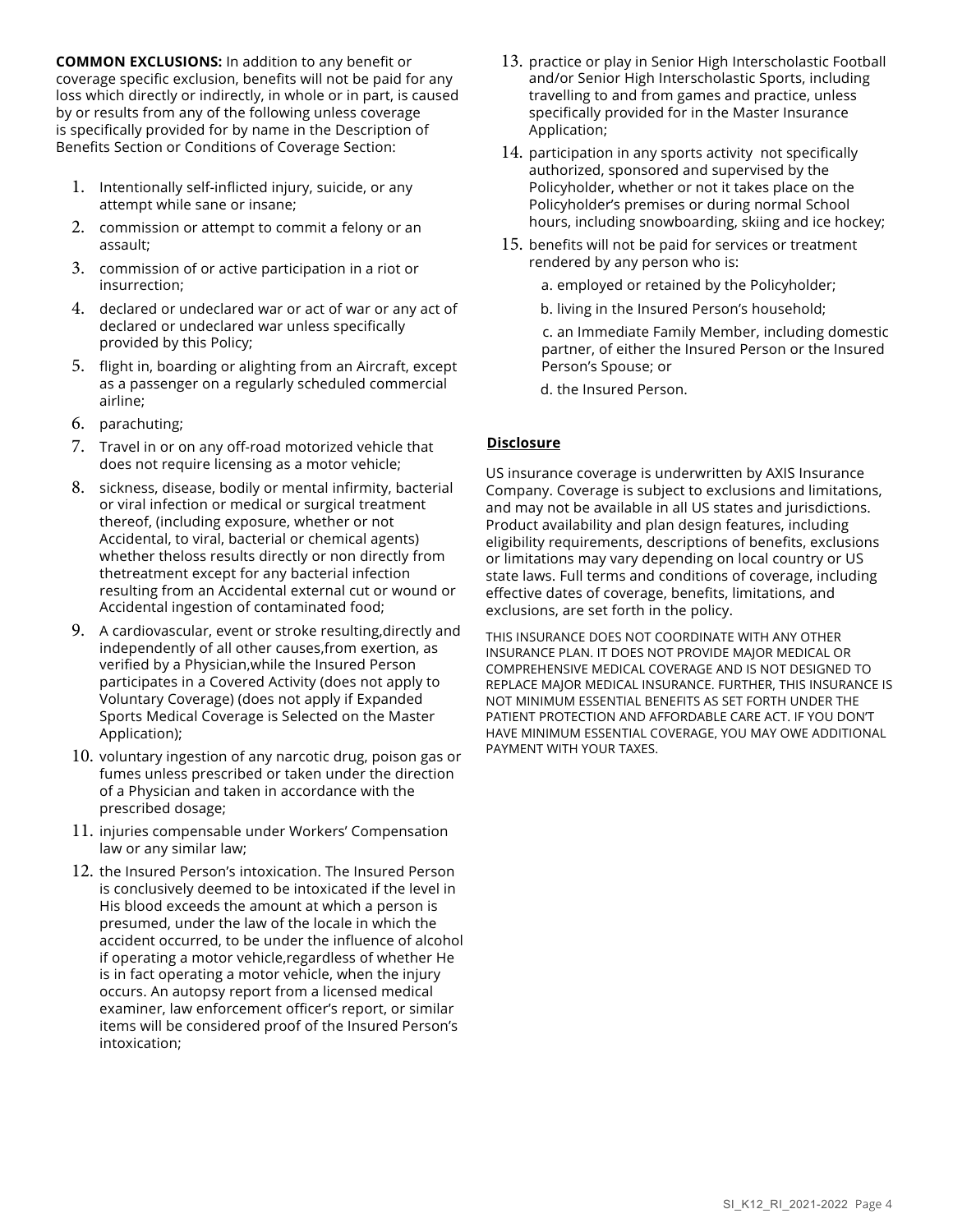## **TO FILE A CLAIM:**

- 1. Use attached claim form
- 2. Fill out all necessary information
- 3. Be sure to sign and date the bottom
- 4. Enclose any itemized bills or receipts from services rendered.
- 5. Send claim forms, itemized bills and receipts to:

90 Degree Benefits PO Box 6540 Harrisburg, PA 17112 (800) 427-9308

Proof of Loss is required within 90 days from the date of the Accident. You have ONE year from the time Proof of Loss would have been required to file a claim. Claims submitted past this period will not be considered for payment under the policy.

DID YOU:

Fill out all of the appropriate information on the enrollment form (MAKE SURE SCHOOL DISTRICT IS CLEARLY LISTED)

 $\Box$  Check the appropriate box(s) for the coverage you have selected.

**PLEASE RETURN THE COMPLETED ENROLLMENT FORM (EVEN IF DECLINING COVERAGE) TO YOUR SCHOOL.** (Your cancelled check or money order stub will serve as proof of payment.)

#### **FOR QUESTIONS, INQUIRIES, AND INFORMATION CONTACT:**

Lefebvre Insurance, LLC 901 Pleasant Street #511 Attleboro, MA 02703 (800) 451-9668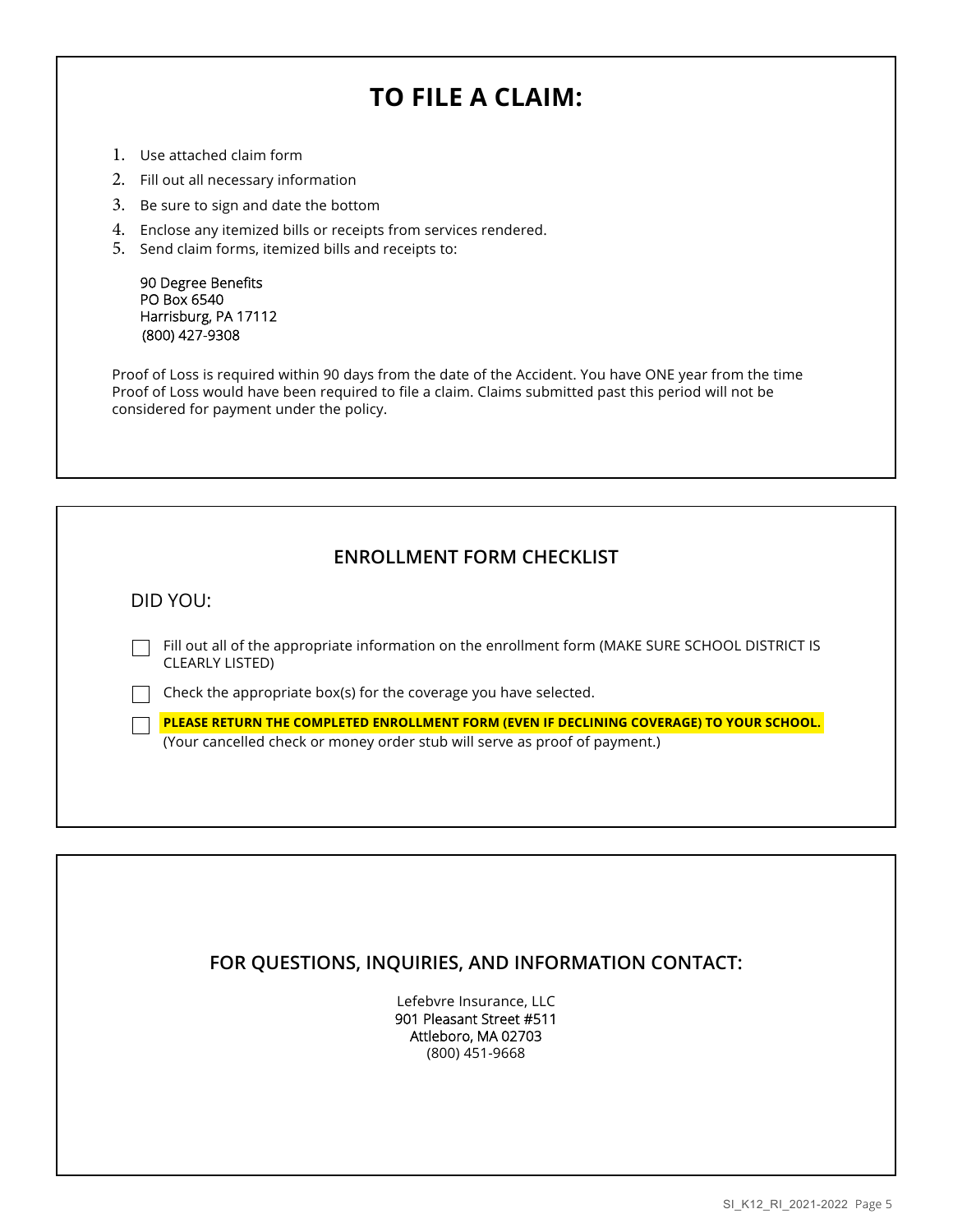### **DO NOT SEND CASH ENROLLMENT FORM**

| MIDDLE INITIAL<br><b>PHONE</b><br>APT#                                                                                                                                                                                                                |
|-------------------------------------------------------------------------------------------------------------------------------------------------------------------------------------------------------------------------------------------------------|
|                                                                                                                                                                                                                                                       |
|                                                                                                                                                                                                                                                       |
|                                                                                                                                                                                                                                                       |
|                                                                                                                                                                                                                                                       |
|                                                                                                                                                                                                                                                       |
| ZIP                                                                                                                                                                                                                                                   |
|                                                                                                                                                                                                                                                       |
|                                                                                                                                                                                                                                                       |
|                                                                                                                                                                                                                                                       |
| Any person who knowingly presents a false or fraudulent claim for payment of a loss or benefit or knowingly presents false information in an<br>application for insurance is guilty of a crime and may be subject to fines and confinement in prison. |
| <b>DATE</b>                                                                                                                                                                                                                                           |
| My signature above certifies that I have read and understand the Student Accident Insurance Protection                                                                                                                                                |
|                                                                                                                                                                                                                                                       |
|                                                                                                                                                                                                                                                       |

#### **School Year Rate –** 2021-2022 **CHECK YOUR SELECTION**

| <b>COVERAGE PLANS</b>                       | <b>PREMIUMS</b>     |
|---------------------------------------------|---------------------|
| 24-Hour - Including Extended Dental         | $\sqsupset$ \$84.00 |
| 24 Hour Only                                | $\Box$ \$75.00      |
| School Time – Including Extended Dental     | $\Box$ \$29.00      |
| School Time Only                            | ̄ \$20.00           |
| Interscholastic Football Only (Grades 9-12) | \$50.00             |

Make checks payable to AXIS Insurance Company

#### **HOW TO ENROLL**

- 1. Decide whether you want the School Time, 24-Hour Accident Protection (with or without Dental).
- 2. Fill out the enrollment form and enclose the form along with a check or money order made payable to AXIS Insurance Company for the correct amount.
- 3. **Return the completed enrollment form and payment to your School.** Your cancelled check or money order stub will be your receipt and confirmation of payment. (Please write the student's name and school name on your check.)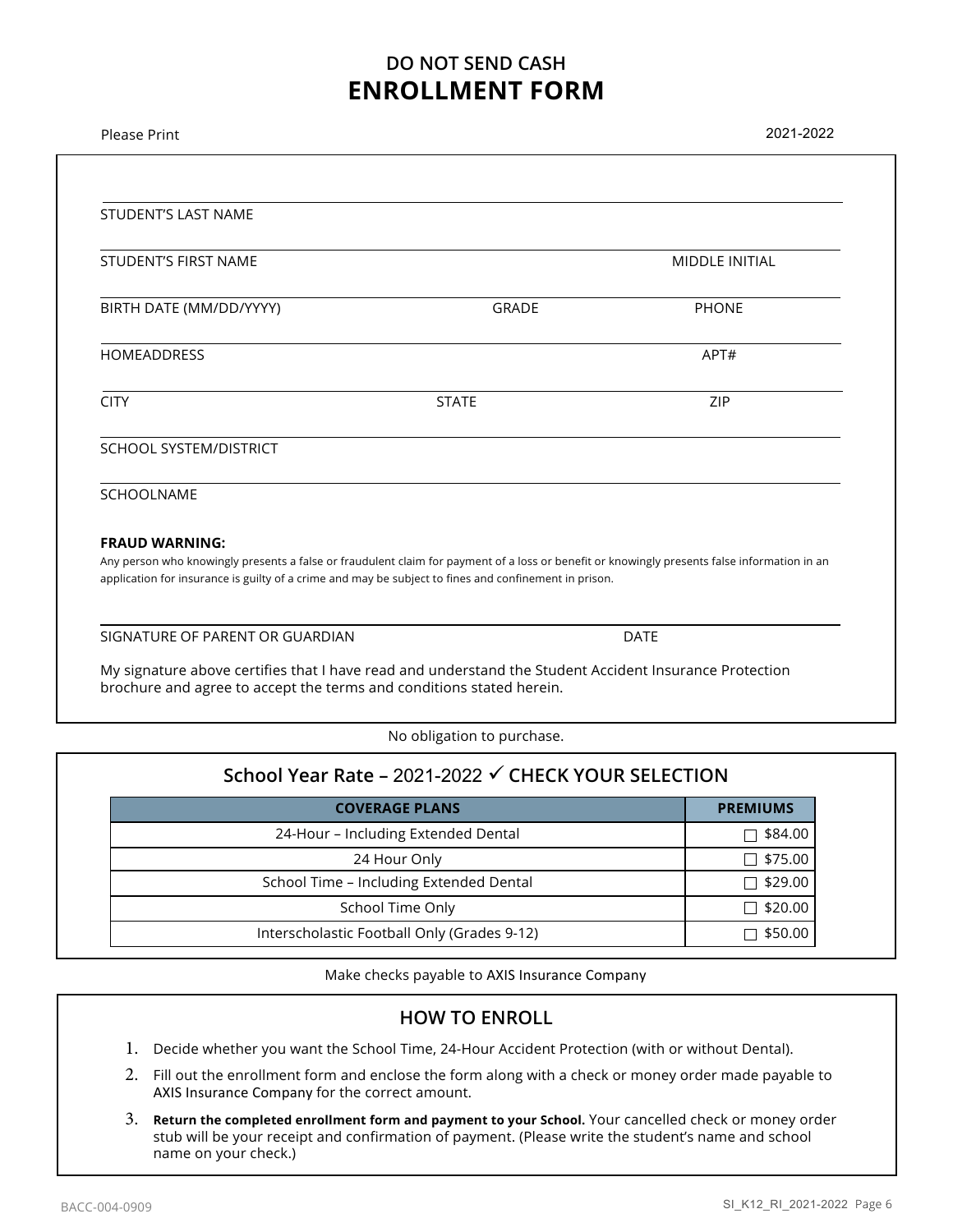- 2. See Filing Instructions Attached
- 3. Mail To

#### **90 Degree Benefits PO Box 6540 Harrisburg, PA 17112 Phone: 1-800-427-9308 Fax: 717-652-8328 Email: student-insurance@90degreebenefits.com**



|                                                                                                                                                                                                                                                                                                                                                                                                                                                                                                                                                                                                           |                                                                                                                                       | <b>PART I - PARTICIPATING ORGANIZATION STATEMENT</b>                                                                                              |                                        |                                                                                                                                                                                                                                     |  |
|-----------------------------------------------------------------------------------------------------------------------------------------------------------------------------------------------------------------------------------------------------------------------------------------------------------------------------------------------------------------------------------------------------------------------------------------------------------------------------------------------------------------------------------------------------------------------------------------------------------|---------------------------------------------------------------------------------------------------------------------------------------|---------------------------------------------------------------------------------------------------------------------------------------------------|----------------------------------------|-------------------------------------------------------------------------------------------------------------------------------------------------------------------------------------------------------------------------------------|--|
| Policy Number:                                                                                                                                                                                                                                                                                                                                                                                                                                                                                                                                                                                            | Organization Name:                                                                                                                    |                                                                                                                                                   | Event, Activity, or Sport:             |                                                                                                                                                                                                                                     |  |
| Claimant's Name (Injured Person)                                                                                                                                                                                                                                                                                                                                                                                                                                                                                                                                                                          | Participant                                                                                                                           | The Injured Person Was A:<br>Staff Member                                                                                                         | Other                                  | Date and Time of Accident:                                                                                                                                                                                                          |  |
| Place Where Accident Occurred:                                                                                                                                                                                                                                                                                                                                                                                                                                                                                                                                                                            |                                                                                                                                       | Type of Injury: (Indicate Part of Body Injured - e.g. broken arm, etc.)                                                                           |                                        |                                                                                                                                                                                                                                     |  |
| Describe How Accident Occurred - Provide All Possible Details:                                                                                                                                                                                                                                                                                                                                                                                                                                                                                                                                            |                                                                                                                                       |                                                                                                                                                   |                                        |                                                                                                                                                                                                                                     |  |
| Dental<br>Indicate Which Teeth Were Involved:<br>Claims                                                                                                                                                                                                                                                                                                                                                                                                                                                                                                                                                   |                                                                                                                                       | Describe Condition of Injured Teeth Prior To Accident:<br>Whole, Sound & Natural<br>Artificial<br>$\blacksquare$ Filled<br>$\blacksquare$ Capped  |                                        |                                                                                                                                                                                                                                     |  |
| Did Accident (Check Yes or No for Each of The Following):<br>А.<br>On Activity Premises:<br>В.<br>C.<br>D.<br>Did Injury Result in Death:<br>Е.<br>Signature of Participating Organization Representative:                                                                                                                                                                                                                                                                                                                                                                                                | While Traveling Directly and Uninterruptedly to Or Form the Activity?<br>During A Participating Organization Practice or Competition? | During A Participating Organization Sponsored & Supervised, or Sanctioned Activity?<br>Name & Title of Participating Organization Representative: | YES<br>YES<br>YES<br>YES<br><b>YES</b> | No<br>No<br>No<br>No<br>No<br>Date:                                                                                                                                                                                                 |  |
|                                                                                                                                                                                                                                                                                                                                                                                                                                                                                                                                                                                                           |                                                                                                                                       |                                                                                                                                                   |                                        |                                                                                                                                                                                                                                     |  |
|                                                                                                                                                                                                                                                                                                                                                                                                                                                                                                                                                                                                           |                                                                                                                                       | PART II - PARENT, RESPONSIBLE PARTY, OR GUARDIAN STATEMENT                                                                                        |                                        |                                                                                                                                                                                                                                     |  |
| Best Contact Number (Included Area Code):                                                                                                                                                                                                                                                                                                                                                                                                                                                                                                                                                                 |                                                                                                                                       | Social Security Number (Of Injured):                                                                                                              | Gender (Of Injured):<br>◘ м<br>∐F      | Date of Birth (Of Injured):                                                                                                                                                                                                         |  |
| Address (in which information should be mailed to):                                                                                                                                                                                                                                                                                                                                                                                                                                                                                                                                                       |                                                                                                                                       |                                                                                                                                                   |                                        |                                                                                                                                                                                                                                     |  |
| Do you/spouse/parent have medical/health care, or are you enrolled as an individual, employee or dependent member of a Health Maintenance<br>Organization (HMO) or similar prepaid health care plan, or any other type of accident/health/sickness plan coverage through an employer, a<br>parent's employer, or other source?<br>If yes, name of insurance company:<br>Are you eligible to receive benefits under any governmental plan or program, including Medicare?<br>If yes, please explain:                                                                                                       | $\Gamma$ YES<br>No                                                                                                                    |                                                                                                                                                   | Policy #:<br>YES                       | ∣ No                                                                                                                                                                                                                                |  |
| Mother (Guardian's) primary employer name, address & telephone:<br>Father (Guardian's) primary employer name, address & telephone:                                                                                                                                                                                                                                                                                                                                                                                                                                                                        |                                                                                                                                       |                                                                                                                                                   |                                        |                                                                                                                                                                                                                                     |  |
|                                                                                                                                                                                                                                                                                                                                                                                                                                                                                                                                                                                                           |                                                                                                                                       | PART III - AUTHORIZATIONS                                                                                                                         |                                        |                                                                                                                                                                                                                                     |  |
| authorize medical payments to physician or supplier for services described on any attached statements. If not signed, provide proof of payment.                                                                                                                                                                                                                                                                                                                                                                                                                                                           |                                                                                                                                       |                                                                                                                                                   |                                        |                                                                                                                                                                                                                                     |  |
|                                                                                                                                                                                                                                                                                                                                                                                                                                                                                                                                                                                                           |                                                                                                                                       |                                                                                                                                                   |                                        | <b>DATE:</b> the contract of the contract of the contract of the contract of the contract of the contract of the contract of the contract of the contract of the contract of the contract of the contract of the contract of the co |  |
| I authorize any physician, medical professional, hospital, covered entity as defined under HIPPA, insurer or other organization or person having<br>any records, dates or information concerning the claimant to disclose when requested to do so, all information with respect to any injury, policy<br>coverage, medical history, consultation, prescription or treatment, and copies of all hospital or medical records or all such records in their<br>entirety to AXIS Insurance Company or its designated administrator. A photo static copy of this authorization shall be considered as effective |                                                                                                                                       |                                                                                                                                                   |                                        |                                                                                                                                                                                                                                     |  |
| and valid as the original.<br>I agree that should it be determined at a later date there is other insurance (or similar), to reimburse AXIS Insurance Company to the extent of<br>any amount collectible. I understand that any person who knowingly and with the intent to defraud or deceive any insurance company; files a<br>claim containing any material by false, incomplete, or misleading information, may be subjected to prosecution for insurance fraud.                                                                                                                                      |                                                                                                                                       |                                                                                                                                                   |                                        |                                                                                                                                                                                                                                     |  |
| <b>SIGNATURE:</b>                                                                                                                                                                                                                                                                                                                                                                                                                                                                                                                                                                                         | and the control of the control of the control of the control of the control of the control of the control of the                      |                                                                                                                                                   | DATE:                                  |                                                                                                                                                                                                                                     |  |

SI\_K12\_RI\_2021-2022 Page 7